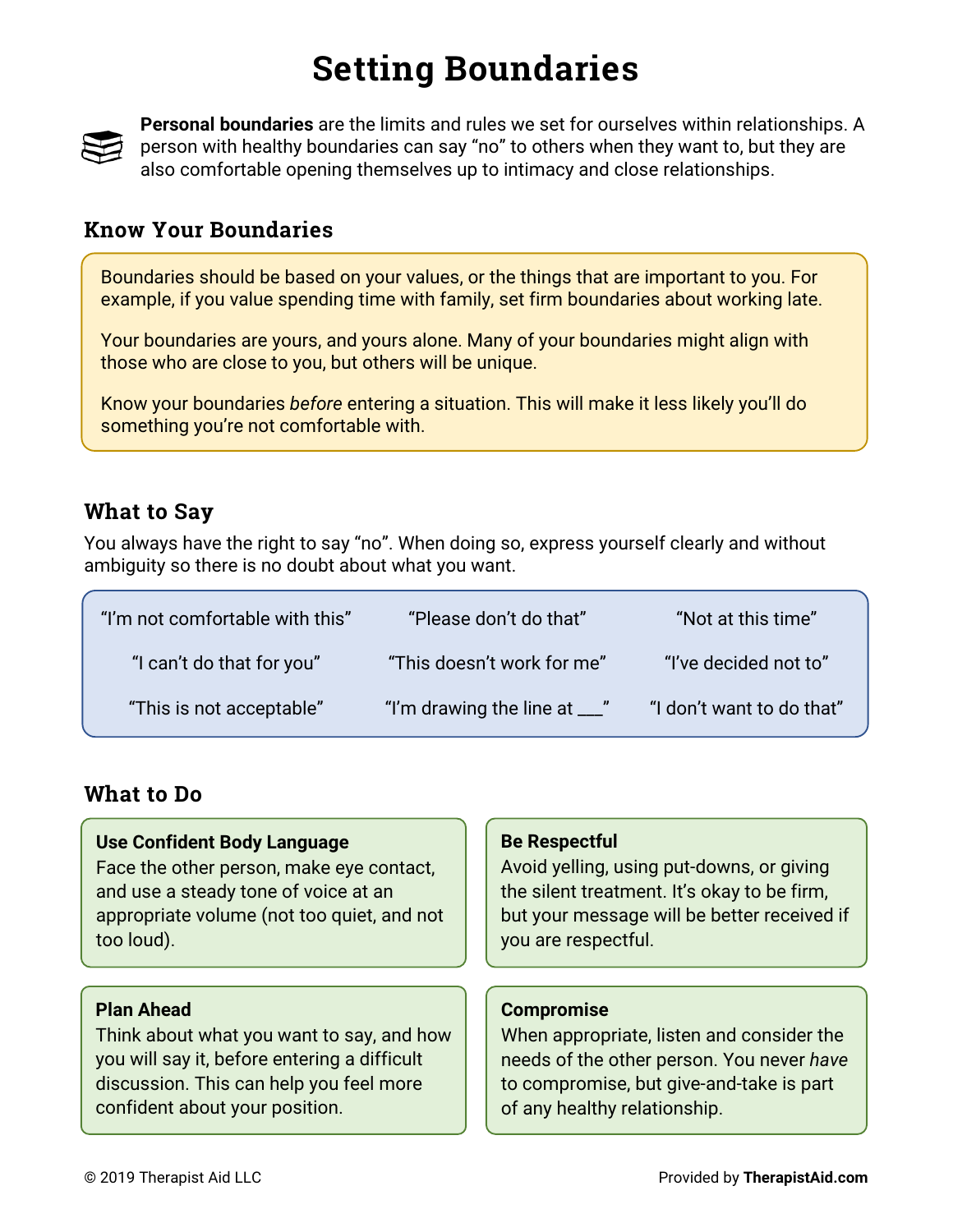# **Setting Boundaries**

**Instructions:** Respond to the following practice questions as if you were really in each situation. Think about the language *you* would use to firmly state your boundary.

## **Examples**

**Situation:** You notice your roommate has been eating your food in the fridge. You never discussed plans to share food, and don't want them eating what you bought.

**Response:** "I'd like to keep our food separate. If there's something of mine that you want, please ask me before taking it."

**Situation:** Your friend calls you at 11 pm to discuss issues she is having with her boyfriend. You need to wake up at 6 am.

**Response:** "I can tell you're upset. I want to talk to you, but I need to go to bed. Maybe we can talk tomorrow afternoon."

## **Practice**

**Situation:** You invited a friend over for the evening, but now it's getting late. You would like to get ready for bed, but your friend seems unaware of how late it is.

**Response:**

**Situation:** A good friend asks you out on a date. You are not interested in being more than friends. You would like to let them down clearly, but gently.

**Response:**